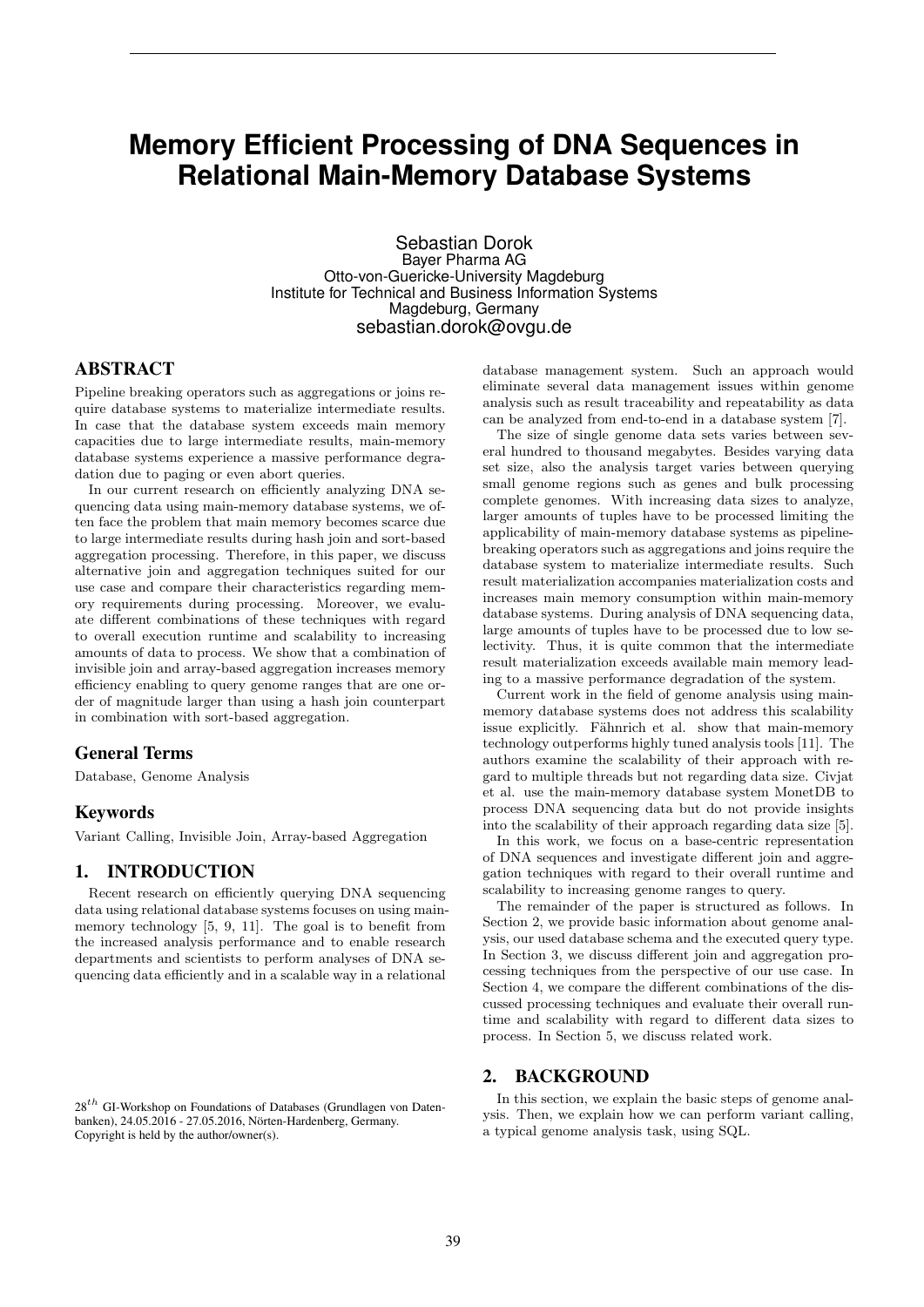

Figure 1: The genome analysis process in brief. DNA sequencers generate reads that are mapped against a reference. Afterwards, scientists analyze DNA sequencing data, e.g. they search for variants.

## 2.1 Genome analysis

A basic genome analysis pipeline consists of two main steps: (1) DNA sequencing & read mapping and (2) analysis of DNA sequencing data. In Figure 1, we depict the two main steps. In the following, we briefly introduce both analysis steps.

#### *2.1.1 DNA sequencing & read mapping*

DNA sequencing makes genetic information stored in DNA molecules digitally readable. To this end, DNA sequencers convert DNA molecules into sequences of the characters A, C, G, and T. Every single character encodes a nucleobase making up DNA molecules. As DNA sequencing is errorprone, every base is associated with an error probability that indicates the probability that the base is wrong [10]. The sequences of characters are called reads each associated with a so called base call quality string encoding the error probabilities of all bases in ASCII. DNA sequencing techniques are only able to generate small reads from a given DNA molecule [17]. Thus, these small reads must be assembled to reconstruct the original DNA. Common tools to assemble reads are read mappers [14]. Read mapping tools utilize known reference sequences of organisms and try to find the best matching position for every read. Read mappers have to deal with several difficulties such as deletions, insertions and mismatches within reads. Therefore, read mappings are also associated with an error probability.

#### *2.1.2 Variant calling*

Usually, scientists are not interested in mapped reads but in variations within certain ranges of the genome such as genes or chromosomes. Genome positions that differ from a given reference are called variants. Variants of single bases are a special class of variants and called Single nucleotide polymorphisms (SNPs). Detecting SNPs is of high interest as these are known to trigger diseases such as cancer [15]. The task of variant calling is to first decide on a genotype that is determined by all bases covering a genome site. Then, the genotype is compared against the reference base. Two general approaches exist to compute the genotype [16]. One idea is to count all appearing bases at a genome site and decide based on the frequency which genotype is present. More sophisticated approaches incorporate the available quality information to compute the probabilities of possible genotypes. Overall, the computation of genotypes is an aggregation of bases that are mapped to the same genome site.

## 2.2 Variant calling in RDBMS

In this section, we briefly introduce the base-centric storage database schema to store DNA sequencing data in the



Figure 2: The base-centric database schema explicitly encodes every single bases of a read and genome region (contig) allowing for direct access via SQL.

form of mapped reads. Moreover, we explain how we can integrate variant calling, in particular SNP calling, into a relational database system via SQL to reveal the critical parts of the query.

#### *2.2.1 Database schema*

To represent mapped reads, we proposed the base-centric database schema [9]. It explicitly encodes the connection between single bases. Thus, it allows for direct access to all data via SQL that is required for base-centric analyses such as SNP calling. The schema consists of 6 tables. We depict it in Figure 2. Every Reference consists of a set of regions called Contigs. A contig can be a chromosome that consists of single Reference\_Bases. For example, chromosome 1 of a human genome consists of nearly 250 million bases. A Sample consists of several mapped Reads which consist of single Sample\_Bases. For example, the low coverage genome of the sample HG00096 provided by the 1000 genomes project consists of nearly 14 billion bases<sup>1</sup>. Every Sample\_Base is mapped to one Reference\_Base which is encoded using a foreign-key relationship.

#### *2.2.2 SNP calling via SQL*

The base-centric database schema enables direct access to every single base within a genome. We can use the SQL query in Listing 1 to compute the genotype using a user-defined-aggregation function and finally call variants by comparing the result of the aggregation with the corresponding reference base. The query processing can be split into two separate phases:

1. Filter & Join. In the first phase, we select bases of interest that are not inserted, have high base call quality and belong to reads with high mapping quality (cf. Lines 10–12) by joining the required tables (cf. Lines 6–8).

2. Aggregate & filter. Finally, the genotype aggregation is performed using a user-defined aggregation function. Afterwards, the aggregation result is compared to the reference base to check whether a SNP is present or not (cf. Line 16).

# 3. MEMORY EFFICIENT SNP CALLING

In Section 2, we explained that variant calling within a relational database system consists of two main phases: filter  $\mathcal C$ join and aggregate $\mathcal C$  filter. In this section, we discuss different implementations to execute these phases of the query.

 $1$ ftp://ftp.1000genomes.ebi.ac.uk/vol1/ftp/phase3/ data/HG00096/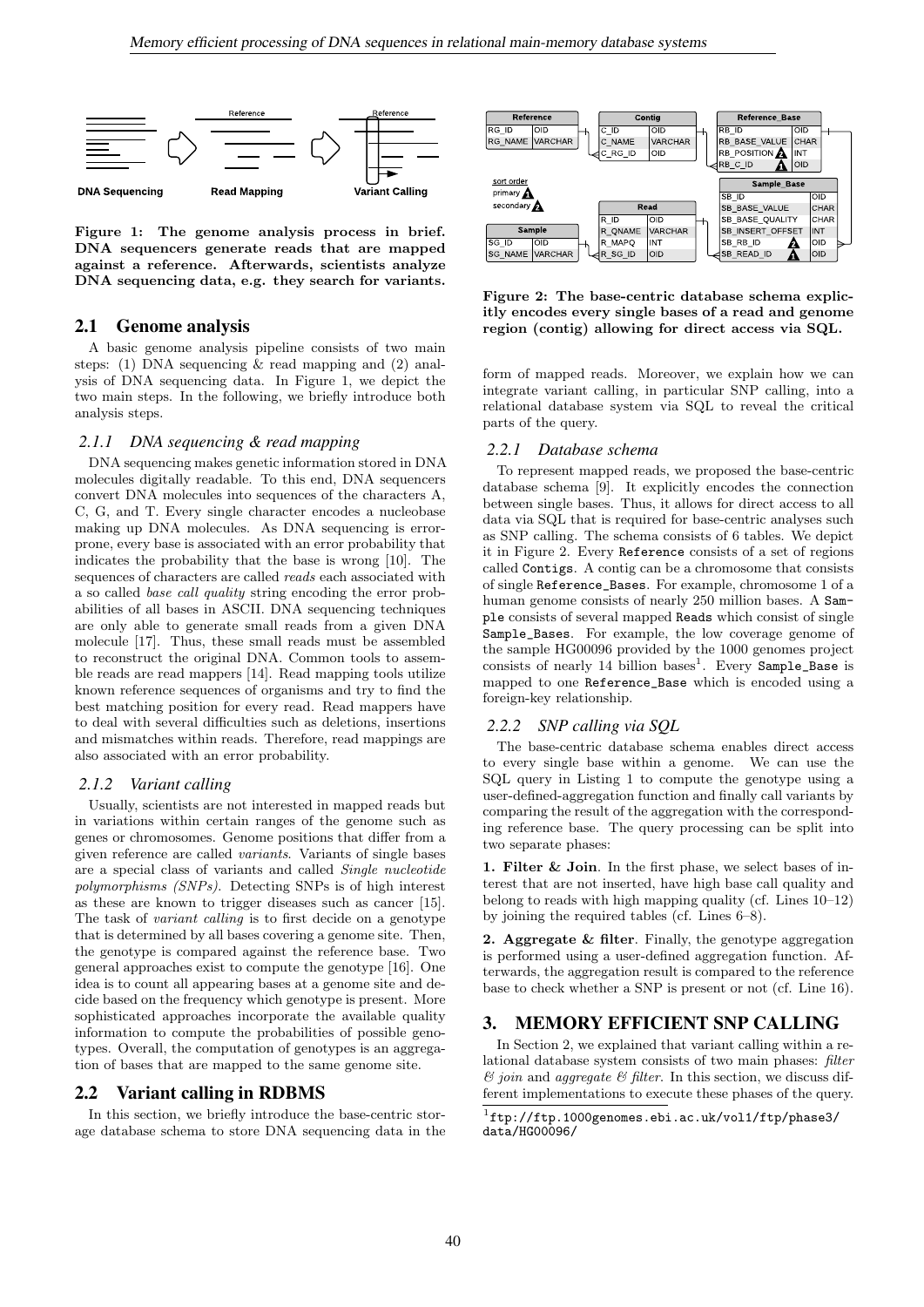```
1 select
2 CNAME, RB_POSITION, RB_BASE_VALUE,<br>3 genotype(SB_BASE_VALUE) as genotype
         genotype (SB_BASE_VALUE) as genotype,
4 count (SB_BASE_VALUE) as coverage
5 from
6 Contig join Reference Base on C ID = RB C ID
7 join Sample_Base on RB_ID = SB_RB_ID
8 join Read on R<sub>-ID</sub> = SB<sub>-</sub>READ<sub>-ID</sub>
    where
10 C_NAME = ' ? ' and SB_INSERT_OFFSET = 0
11 and SB_BASE_CALL_QUALITY > ?<br>12 and R MAPO > ?
         and R_MAPQ > ?13 group by
14 C.NAME, RB_POSITION, RB_BASE_VALUE
15 hav ing
16 RB_BASE_VALUE \langle \rangle genotype and
17 \qquad \text{coverage} > ? \text{and}18 RB_BASE_VALUE \langle \rangle 'N' and genotype \langle \rangle 'X'<br>19 order by
    order by
20 CNAME, RB_POSITION;
```
Listing 1: SNP calling via SQL. A custom aggregation function is used to compute the domain-specific aggregate genotype.

In particular, we concentrate on the implementation of the join and aggregation. Moreover, we assess the alternative strategies according to their memory consumption that we want to reduce to improve the memory efficiency and inherently the scalability of queries to larger genome ranges.

## 3.1 Filter & join

Within relational database systems, joins are one of the most expensive operations. In this work, we use a hash join as baseline and compare it with the invisible join technique.

Hash join. The hash join approach consists of a build and probe phase. The idea is to index the tuples of one relation using a hash table. Afterwards, the join pairs are computed by probing the tuples of the second relation. One source of high memory consumption are the hash tables created during join processing, especially if the joined tables are large. To reduce the table size, the query optimizer pushes down selections before joining tables. Then, the filtered tables will be joined. Thus, before computing the join, all join columns are materialized. Consequently, predicates with low selectivity lead to high memory consumption.

Invisible join. An alternative join technique is the invisible join [1]. The basic idea is to use foreign-key relationships and positional lookups to compute matching join pairs. The technique was proposed in the context of processing data warehouse schemata such as the star- or snowflake schema. The base-centric database schema for storing DNA sequencing data is a star schema. Every primary key column starts at 0 and following primary keys are incremented. Hence, this setup enables using foreign keys on such primary key columns as row index to any column of the primary key table which can be efficiently implemented in column stores. Knowing the required tuples of the fact table, i.e. Sample\_Base, we can simply gather all required data for downstream query processing using the foreign key columns SB\_READ\_ID and SB\_RB\_ID.

In order to make this join processing strategy efficient, we have to be able to apply between-predicate rewriting to express predicates on dimension tables as between predi-

cates on the fact table. We can apply between-predicaterewriting to rewrite the predicate on C\_NAME as between predicate on SB\_RB\_ID as we can guarantee that Reference\_Bases are sorted by RB\_C\_ID and RB\_POSITION. After applying the rewritten between predicate, we reduce the number of selected Sample\_Base tuples further in a semijoin fashion. Finally, we compute the join starting at the fact table Sample\_Base gathering all corresponding tuples from tables Read and Reference\_Base. Thus, the invisible join keeps the memory footprint low as only the tuple identifiers of table Sample\_Base are materialized and pruned.

Based on this qualitative discussion, we expect that the invisible join has less memory overhead than using a hash join. Moreover, the invisible join avoids building and probing hash tables, which should lead to further performance improvements.

## 3.2 Aggregate & filter

Two general approaches for computing aggregates are sortbased and hash-based techniques. In this section, we compare a sort-based approach with a special kind of hash-based aggregation called array-based aggregation.

Sort-based aggregation. Considering the query in Listing 1, the grouping clause is a superset of the order by clause. Thus, it seems to be beneficial to perform a sortbased aggregation as it directly leads to the required sorting of the result. Analyzing functional dependencies, we can reduce the set of group-by columns to the single column RB\_ID. Thus, we can replace the group-by clause C\_NAME, RB\_POSITION and RB\_BASE\_VALUE in the SNP calling query with RB\_ID. For that reason, we only have to sort a single column. Nevertheless, we have to reorder all columns that are aggregated. This leads to materialization overhead and additional memory consumption as the sorted and unsorted columns must be kept in memory.

Array-based aggregation. Knowing that the grouping is done via column RB\_ID, we can apply array-based aggregation based on the idea by Krikellas et al. using mapping directories for grouping attributes to compute offsets within a grouping array [12]. As RB\_ID is a primary key, we can also use it as array index for our aggregation, i.e. having a perfect hash function. Thus, we do not need mapping directories at all. Furthermore, we can guarantee that the RB\_ID column reflects the ordering given in the order-by clause, thus, we inherently sort the data as required while we aggregate it. In case, the selected RB\_IDs do not start at 0, we can determine the smallest RB\_ID and use it as offset to fill the array starting at the first index. Thus, the additional memory consumption of this approach is determined by the size of the array for keeping the intermediate aggregates.

Based on this qualitative discussion, we expect that the array-based aggregation has less memory overhead than using a sort-based aggregation. Moreover, we expect that avoiding to sort saves additional runtime.

#### 3.3 Summary

For each of the two phases, we presented two different techniques and discussed their properties regarding mainmemory consumption. We can combine these four approaches leading to four different implementation stacks to execute the same query. Based on our discussion, we expect that the invisible join in combination with array-based aggregation will require less memory than all other combinations.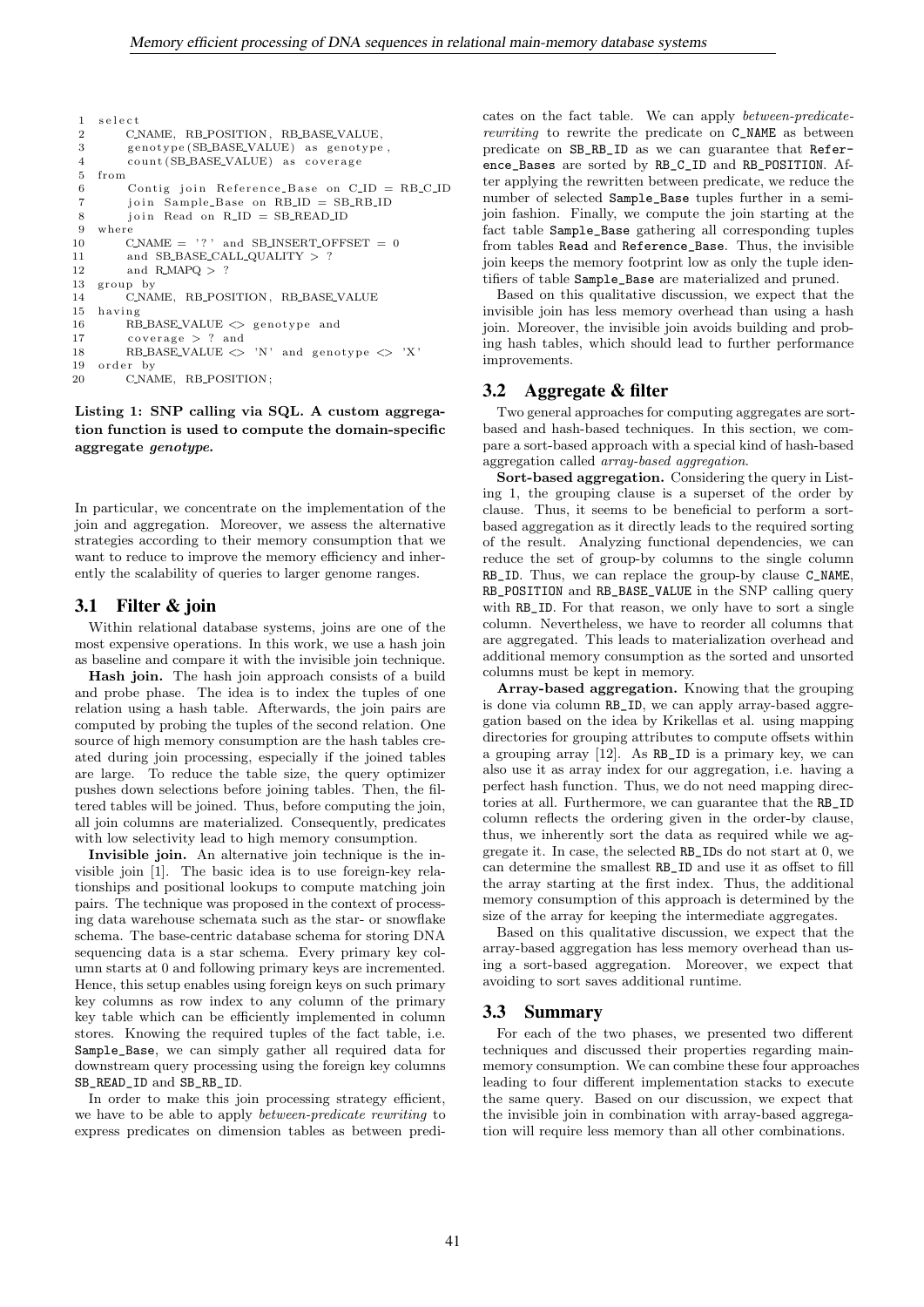

Figure 3: Breakdown of runtime performance of SNP calling over complete low coverage human genome data set. Invisible join in combination with array-based aggregation outperforms the baseline by factor 3.

## 4. EVALUATION

In this section, we evaluate the resulting four different combinations of join and aggregation strategies regarding their main-memory efficiency which we want to improve by reducing the memory consumption. We expect that reducing the memory consumption and, therefore, the materialization overhead, the runtime performance will increase. To this end, we measure the runtime when calling SNPs on a complete genome.

## 4.1 Experimental setup

As evaluation platform, we use a machine with two Intel Xeon CPU E5-2609 v2 with four cores @2.5 GHz and 256 GB main memory. On the software side, we use Ubuntu 14.04.3 (64 Bit) as operating system. Before starting the experiments, we pre-load the database into main memory. As evaluation database system, we use CoGaDB [4], a columnoriented main-memory database system<sup>2</sup>.

For our experiments, we use human genome data sets of sample HG00096 from the 1000 genome project [18].

#### 4.2 SNP calling runtime

In our first experiment, we call SNPs on a complete human genome that consists of ca. 14 billion sample bases. We perform the SNP calling on single chromosomes in order to not run out of memory as we are interested in the overall runtime of the approaches. We report the runtimes in Figure 3.

We observe that the array-based aggregation approach always reduces the runtime independent of the join approach. Using array-based aggregation, we avoid expensive sorting and reordering of columns as we can compute the required order on-the-fly (cf. Section 3.2). In combination with the invisible join, we can reduce the overall runtime of the join and aggregation phases by factor three compared to the slowest implementation using a hash join and sort-based aggregation. The runtime reduction can be explained by less overhead when computing the join as well as less materialization of intermediate results. When using the hash join implementation, all join columns are materialized before the join. Additionally, the sort-based aggregation requires sorting of the grouping column and reordering of aggregation columns.



Figure 4: Scalability of different implementation combinations when calling SNPs on chromosome 1 of a high coverage human genome data set. Using array-based aggregation and invisible join, we can query larger genome ranges.

#### 4.3 Memory efficiency

In our second experiment, we investigate the memory efficiency of all four implementation combinations by calling SNPs on a high coverage chromosome 1. This dataset consists only of chromosome 1 and contains ca. 11 billion sample bases. Thus, per genome site ca. 50 bases have to be aggregated. Using this data set, we can scale our query range from 1,000,000 genome sites up to 100,000,000. In case memory becomes scarce, the system interrupts the query execution. Thus, we can indirectly assess the memory efficiency of every implementation combination. We report the results of this experiment in Figure 4.

In accordance to the first experiment, the invisible join implementations are faster than the hash join implementations. On smaller genome ranges the runtime difference is up to one order of magnitude. The invisible join benefits more from higher selectivity given when querying smaller genome regions. The between-predicate-rewriting allows to prune the fact table Sample\_Base drastically leading to less effort for gathering the join pairs.

Considering the scalability of the four approaches, we observe that using the invisible join, we can query genome ranges that are one order magnitude larger than using a hash join implementation at nearly the same speed. This confirms our expectations from Section 3 regarding memory efficiency of the invisible join. Additionally, the array-based aggregation allows us to query slightly larger genome ranges than using a sort-based aggregation until we run out of memory. Overall, the impact of the used aggregation technique on memory efficiency is smaller than those of the used join technique. The hash join implementation always dominates memory efficiency.

#### 4.4 Summary

Our evaluation shows that for our use case, the invisible join technique in combination with array-based aggregation provides best memory efficiency and runtime performance. Moreover, we observe a coherence between scalability to larger genome ranges and processing runtime.

# 5. RELATED WORK

Within our work, we focus on using main-memory database systems for genome analysis use cases. In previous work, we mainly concentrated on expressing analysis tasks [9] and

 $^2$ http:// ${\tt cogadb.cs.tu-dortmund.de/wordpress/}$